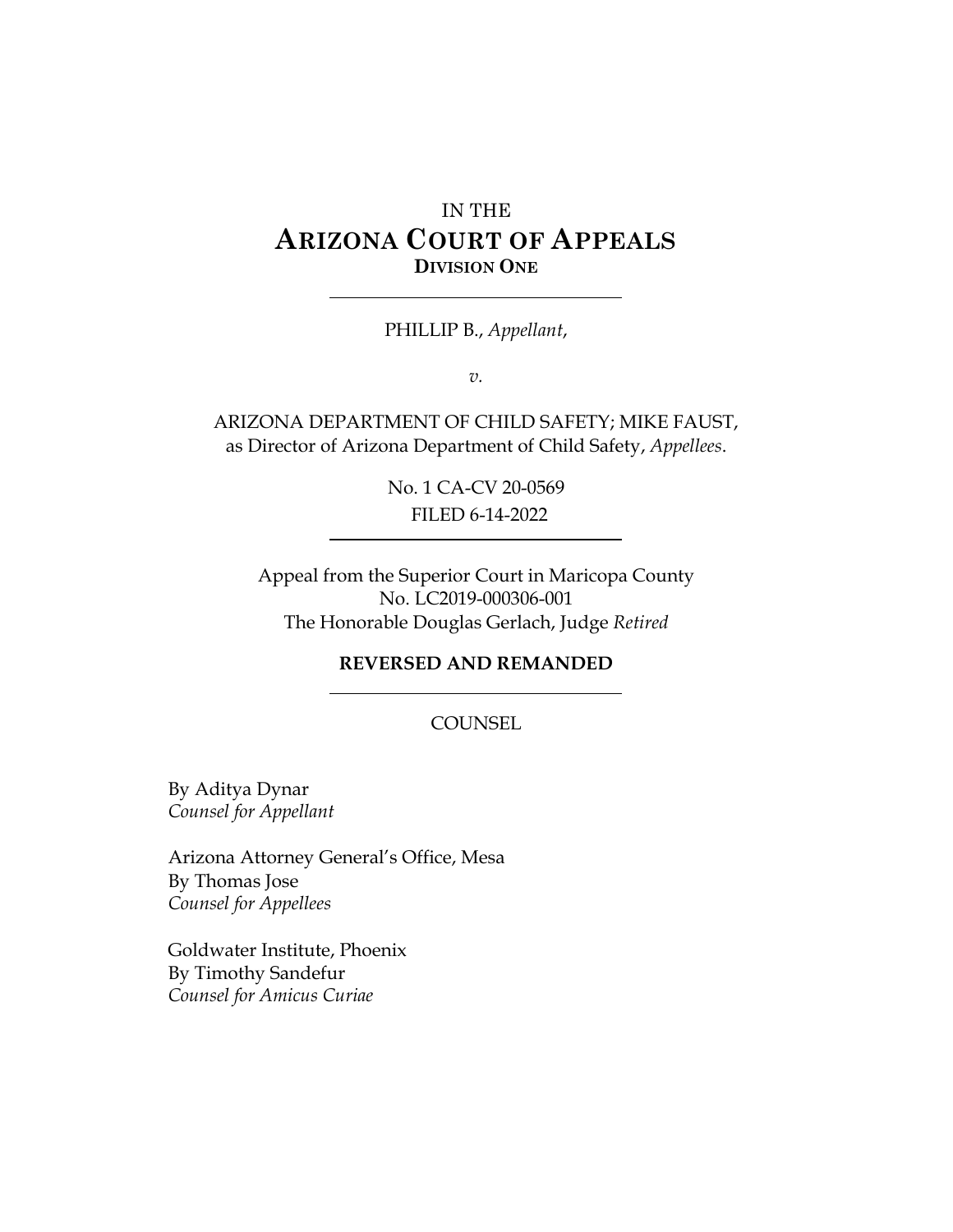#### **OPINION**

Presiding Judge D. Steven Williams delivered the opinion of the court, in which Vice Chief Judge David B. Gass and Judge James B. Morse Jr. joined.

#### **W I L L I A M S**, Judge:

**¶1** The Arizona Department of Child Safety ("DCS" or the "Department") maintains a Central Registry ("Registry") of substantiated reports of child abuse and neglect. A.R.S. § 8-804(A). Placement on the Registry can, *inter alia,* disqualify an individual from obtaining or maintaining various licenses, certifications, or employment in working with children. In this appeal, we are tasked with interpreting the definition of a "substantiated finding" of child abuse or neglect under the Arizona Administrative Code ("A.A.C.") R21-1-501(17)(a), warranting placement of an individual on the Registry. For reasons that follow, we reverse the superior court's order affirming the Department's decision to place Phillip B. on the Registry and direct DCS to remove Phillip B.'s name from the Registry for the alleged conduct giving rise to this appeal.

#### **FACTUAL AND PROCEDURAL HISTORY**

**¶2** For nearly three decades Phillip B. has worked with children in various capacities, including as a teacher and as an athletic coach. From 2010 until 2018 he worked as a caregiver at a group home. One June day in 2018, a minor resident became agitated, refused to do chores, and refused to follow instructions given by the caregivers. In an attempt to calm him, Phillip B. placed his hand on the minor's shoulder and held onto his shirt for several minutes while speaking with the minor and trying to get him to sit in a chair. Three others witnessed the incident: two group home residents (who were also minors) and one adult caregiver, Lam L. No one disputed the minor's tee-shirt was ripped at the neck during the incident. However, the witnesses' recollections diverge at that point. The group home residents, including the minor, told an interviewer that Phillip B. used his forearm or hand to put pressure on the minor's neck so that he had trouble breathing; they accused Phillip B. of choking the minor. Phillip B. and Lam L., however, denied that Phillip B. put his arm, hand, or pressure on the minor's neck and denied that the minor had any trouble breathing during the incident. Eventually, the minor calmed down, and Phillip B. and the minor apologized to each other for the confrontation.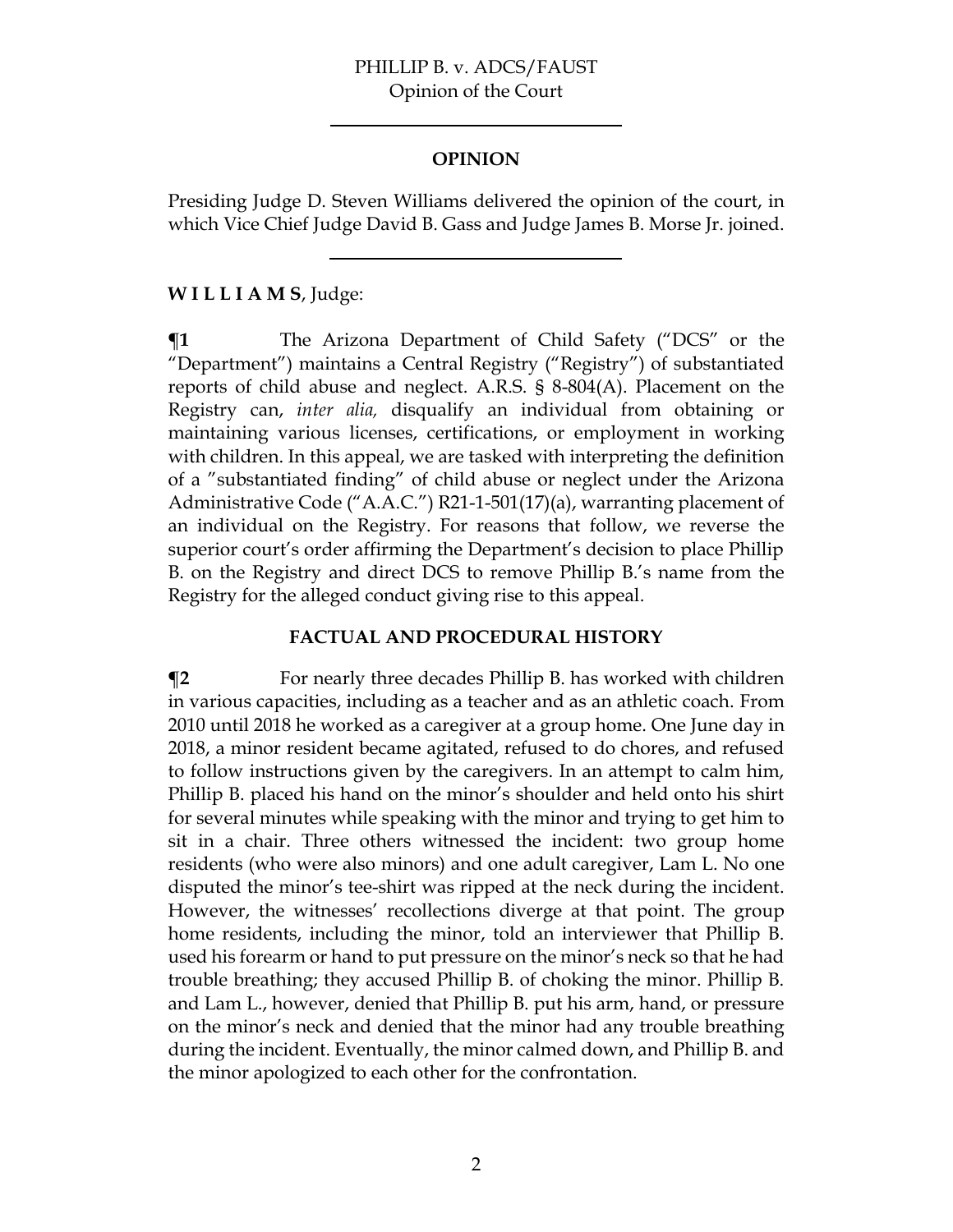**¶3** Several weeks after the incident, one of the group home resident witnesses reported the incident to the DCS hotline for child abuse. A DCS caseworker investigated by interviewing all five persons present at the incident. The caseworker made notes about her interviews, summarizing what the witnesses told her. Based upon that investigation, the DCS Protective Services Review Team ("PSRT") found probable cause that Phillip B. abused the minor and proposed to make an entry to the Registry that Phillip B. caused the minor to have difficulty breathing by placing pressure on his neck with his forearm. The PSRT notified Phillip B. of the proposed finding, and Phillip B. requested a hearing to require the Department to show probable cause for the entry.

 $\P$ **4** At the hearing before an Administrative Law Judge ("ALJ") with the Office of Administrative Hearings, the Department presented the caseworker's notes of the interviews as evidence of probable cause. Foundation for the caseworker's notes was provided by testimony from a Regional Review Specialist of the PSRT, not the caseworker. Phillip B. testified on his own behalf, as did the group home manager and Lam L. The group home manager testified that when he spoke to the minor after the event, the minor did not say he could not breathe during the incident. Lam L. testified that Phillip B. held the minor by the shirt, that the minor did not have difficulty breathing, and that Phillip B. did not use his forearm on the minor's neck. Phillip B. testified that he held the minor at "arm's length" because he did not want to be "nose-to-nose" with him. He denied choking the minor. The ALJ issued Findings of Fact, Conclusions of Law, and an Order in which she summarized the caseworker's interview notes and the witness statements reflected in the notes, as well as the testimony at the hearing. In her decision, the ALJ specifically found that the three adults who testified at the hearing were credible. She, therefore, found no probable cause existed to substantiate the allegation of abuse against Phillip B.

**¶5** The DCS Director, acting under authority of A.R.S. § 41-1092.08(B), issued a Decision and Order ("Director's Decision") in which he partially accepted, partially rejected, and modified the ALJ's findings and conclusions.<sup>1</sup> The Director adopted all but two of the ALJ's

<sup>1</sup> Phillip B. has not argued, either in the superior court or in this court (except untimely in his reply brief), that the Director has no statutory authority to accept, reject, or modify an ALJ order regarding substantiation of a proposed entry to the Registry under the language of A.R.S.  $\S$  8-811(K). *See Joseph V. v. McKay*, 1 CA-CV 17-0052, 2018 WL 4208988, at \*5-6, ¶¶ 34-35 (Ariz. App. Sept. 4, 2018) (mem. decision) (Perkins, J., specially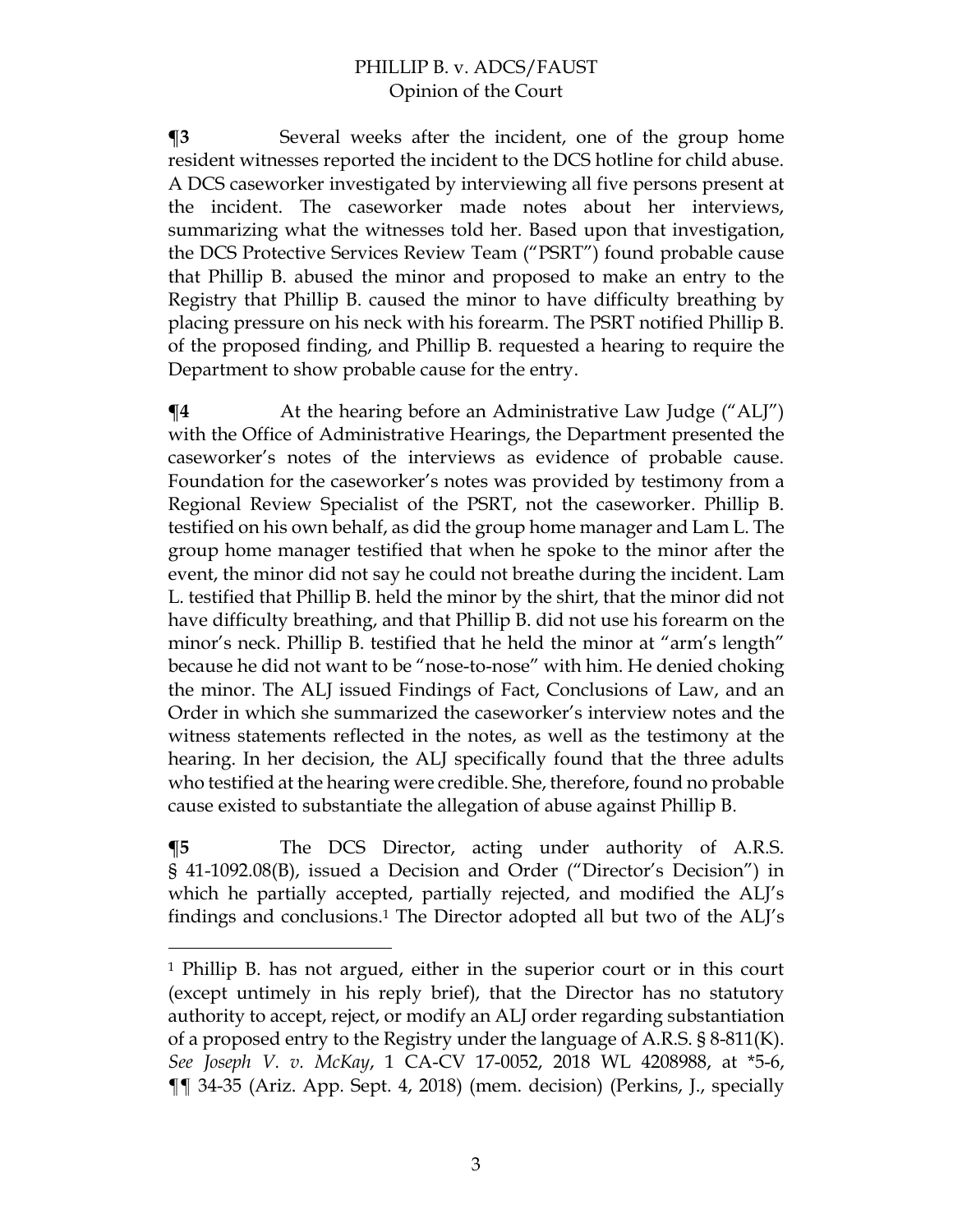factual findings without modification. The accepted findings included the statements of the minor and two group home resident witnesses, as well as the testimony of the two adult caregivers and the group home manager. The Director pointed out that the group home resident witnesses' statements contradicted the two adult caregivers' testimony. The Director "deleted" the ALJ's finding that the three adults were credible. The Director specifically rejected Phillip B.'s and Lam L.'s "denials," stating that the "denials" were "unavailing and not supported [by] the evidence." The Director's Decision substantiated the allegation against Phillip B. and ordered his name be entered in the Registry.

**The Phillip B.** filed a judicial review action in superior court. He argued that the probable cause standard of proof used at the hearing and the authority of the Director to modify an ALJ's findings violate due process of law. He also argued that allowing DCS to define "probable cause" in its rules, hold hearings to enforce that standard, and make the final decision about whether that standard has been met violates the constitutional doctrine of separation of powers. He requested a trial de novo under A.R.S. § 12-910(C), to submit additional evidence under A.R.S. § 12-910(B), and to stay the implementation of the Director's Decision. The superior court rejected those arguments, denied those requests, found substantial evidence in the record for the Director's Decision, and affirmed the Director's Decision.

**This appeal followed. We have jurisdiction under Article 6,**  $\epsilon$ Section 9, of the Arizona Constitution, and A.R.S. §§ 12-913, -120.21(A)(1), and  $-2101(A)(1)$ .

#### **DISCUSSION**

# *I. Standard of Review*

 $\P$ **8** On appeal from a superior court's review of an administrative action, we directly review the Director's Decision and are not bound by the superior court's judgment because we examine the same record. *See M & M Auto Storage Pool, Inc. v. Chemical Waste Mgmt., Inc.*, 164 Ariz. 139, 143 (App. 1990). Like the superior court, we will uphold the Director's Decision unless it is "contrary to law, is not supported by substantial evidence, is arbitrary

concurring) (positing that A.R.S. § 8-811(K) can be construed to make the ALJ's order final and not able to be modified by the Director). We therefore accept the Director's authority to do so for the purposes of this appeal and do not address that issue here.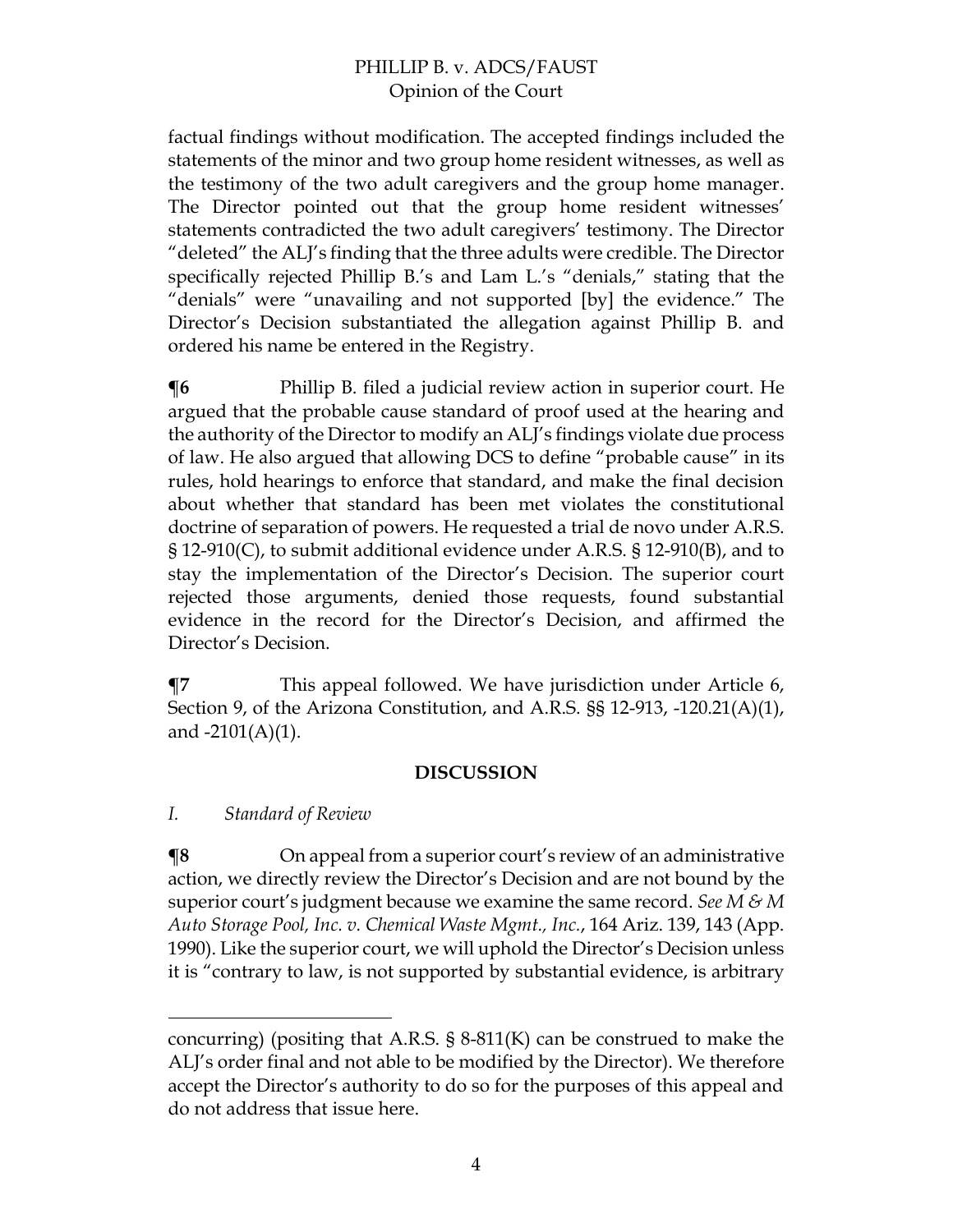and capricious or is an abuse of discretion."*See* A.R.S. § 12-910(F); *Gaveck v. Ariz. State Bd. of Podiatry Exam'rs*, 222 Ariz. 433, 436, ¶¶ 11-12 (App. 2009). We do not independently weigh the evidence; we instead determine whether there was substantial evidence to support the agency's decision. *Havasu Heights Ranch and Dev. Corp. v. Desert Valley Wood Products, Inc.*, 167 Ariz. 383, 387 (App. 1990). But we apply our own judgment as to questions of law. *Carlson v. Ariz. State Pers. Bd.*, 214 Ariz. 426, 430, ¶ 13 (App. 2007).

### *II. Substantiated Findings*

**¶9** As he did in superior court, Phillip B. asserts multiple errors by the Director in substantiating the allegations against him and entering his name on the Registry. One of Phillip B.'s arguments challenges the Director's authority to place his name on the Registry under the DCS regulatory rules, specifically A.A.C. R21-1-501(17)(a), when an ALJ has not found probable cause at a hearing. He argues the Department's rules only allow entry in the Registry when an ALJ finds probable cause and the Director accepts that decision, which did not occur here. We agree.

*A. Waiver* 

 $\P$ **10** The Director argues that the issue has been waived on appeal because it was not properly raised in the superior court. The superior court found that Phillip B.'s argument based on the Department's definition of "substantiated finding" under A.A.C. R21-1-501(17)(a) was raised initially during oral argument in the superior court. However, the court then conceded the issue had also been mentioned in a footnote in Phillip B.'s opening brief. The court concluded the issue had not been sufficiently preserved by the footnote, and ruled that alternatively it had not been developed enough in the briefs to warrant consideration. The superior court, therefore, considered that argument waived.

**The Term** Arguing that this court should treat the issue as waived on appeal, the Director relies on *Harris v. Cochise Health Sys.*, 215 Ariz. 344 (App. 2007). In *Harris*, the appellant challenged the dismissal of his complaint on different grounds than he had asserted to the trial court. *Id.* at 349, ¶ 16. This court noted the general rule that an appellate court will not consider issues raised for the first time on appeal. *Id.* at ¶ 17. However, we also noted there are exceptions to this rule, as the rule is "procedural rather than jurisdictional." *Id.* at 350, ¶ 19. We have discretion to hear arguments first raised on appeal. *See Liristis v. Am. Family Mut. Ins. Co.*, 204 Ariz. 140, 143, ¶ 11 (App. 2002). We have also said that if "application of a legal principle, even if not raised below, would dispose of an action on appeal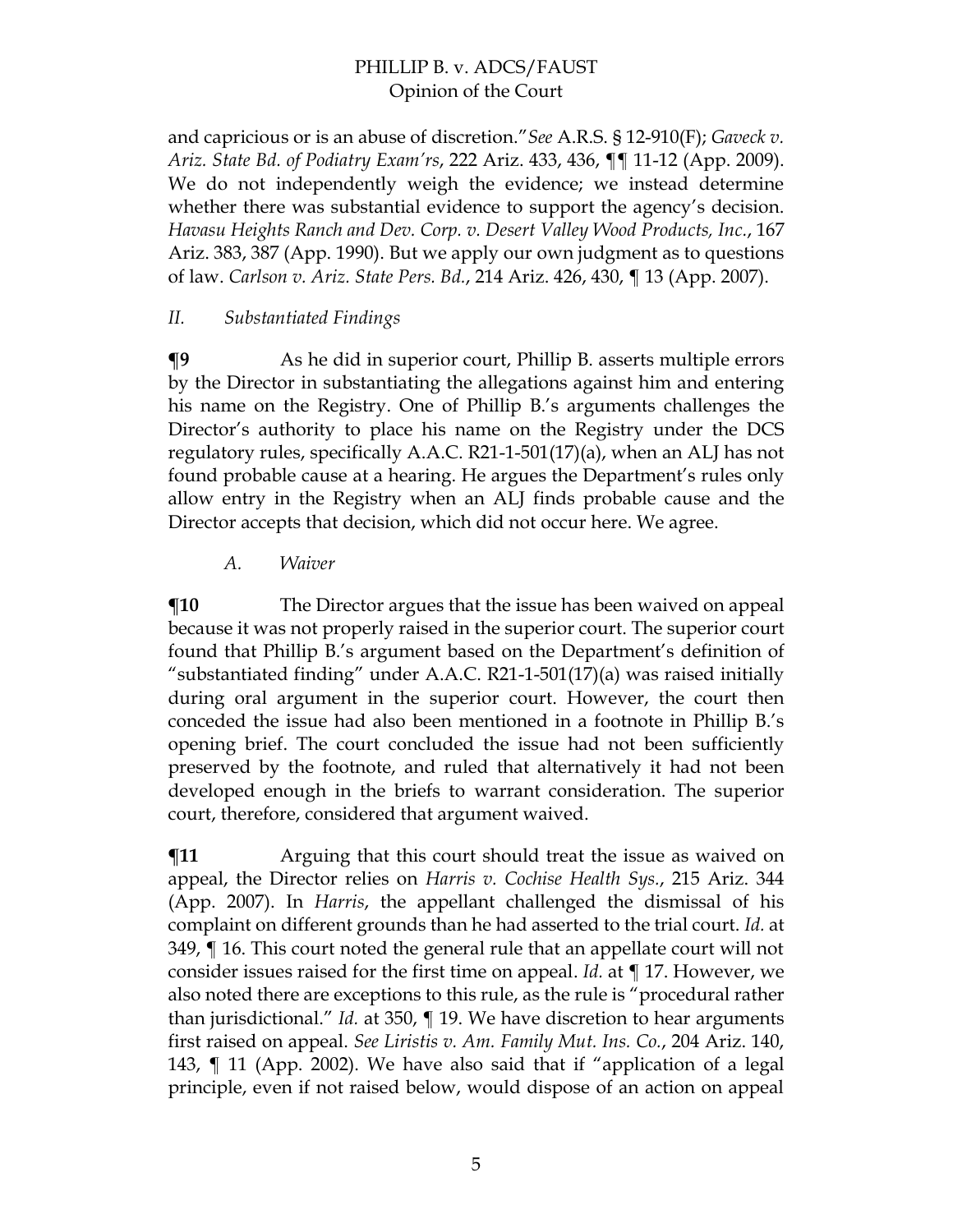and correctly explain the law, it is appropriate for us to consider the issue." *Evenstad v. State*, 178 Ariz. 578, 582 (App. 1993). An exception to the rule is especially appropriate where the issue is of a general public nature that affects the state at large, *Town of S. Tucson v. Bd. of Supervisors of Pima Cnty.*, 52 Ariz. 575, 583 (1938), where the issue is one of interpretation and application of statutes or rules, *see Evenstad*, 178 Ariz. at 582, and where justice requires it, *Liristis*, 204 Ariz. at 143, ¶ 11.

**¶12** Whether Phillip B. waived his argument in the superior court, or whether he did not, we are not persuaded it should be treated as waived on appeal because the issue has been fully developed in the opening, answering, and reply briefs, is of statewide importance, and "the public interest is better served by having the issue considered rather than deferred." *Dombey v. Phoenix Newspapers, Inc.*, 150 Ariz. 476, 482 (1986). We therefore address the merits of Phillip B.'s argument that, under DCS rules, the allegation against him cannot be entered into the Registry because the ALJ did not find probable cause.

#### *B. Merits*

**¶13** The substantiation process as set forth by the Department's rules provides that after the investigation is completed and the Department believes probable cause exists, the PSRT notifies the accused that the Department intends to substantiate the finding and informs him of the right to a probable cause hearing. A.A.C. R21-1-502. If the accused timely requests a hearing<sup>2</sup> and is not legally excluded from a hearing, $3$  an ALJ conducts the hearing. A.R.S. § 8-811(J). At the hearing, the ALJ is asked to determine if the proposed finding of abuse or neglect is "true by a probable cause standard of proof." A.A.C. R21-1-501(17)(a). If the ALJ finds probable cause, the Director is asked to review the ALJ's determination and, if appropriate, "accept[] the decision." A.A.C. R21-1-501(17)(a).

**¶14** Thus, when a hearing is held, only if both conditions are met – (1) an ALJ's finding of probable cause and (2) the Director's acceptance of

<sup>2</sup> A.A.C. R21-1-503 provides twenty days from PSRT notification in which to timely request a hearing.

<sup>&</sup>lt;sup>3</sup> A person is excluded from a hearing if the same issue of abuse or neglect has been ruled upon or is pending in another proceeding. A.R.S. § 8-811(F); A.A.C. R21-1-505.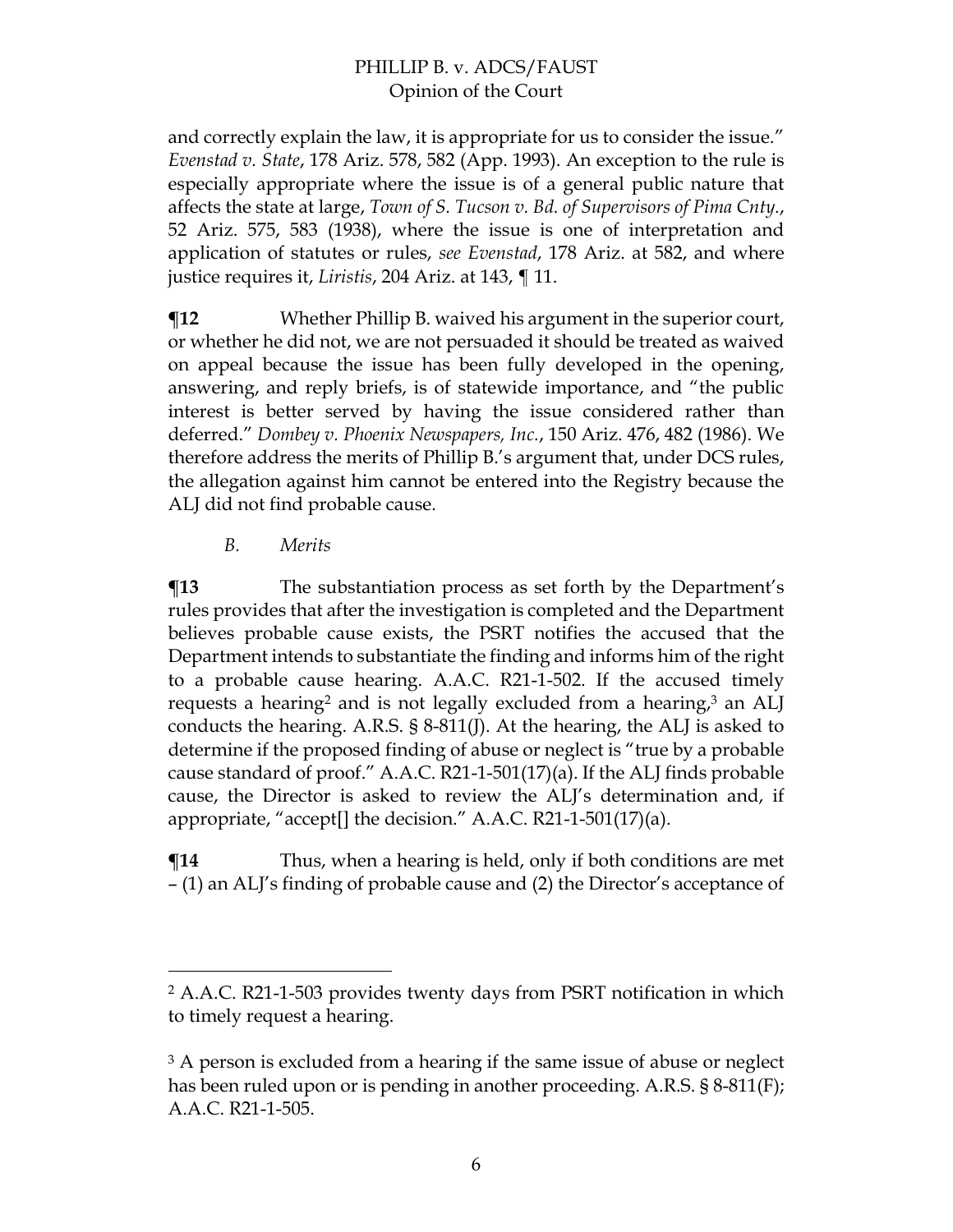the ALJ's finding of probable cause – is a finding "substantiated" and entered into the Registry. *See* A.A.C. R21-1-508(B).

**¶15** Here, neither of the two prerequisite events happened. The ALJ did not find probable cause following the hearing and the Director did not accept the ALJ decision. Thus, the Director's Decision is not (and could not be) a substantiated finding under A.A.C. R21-1-501(17)(a) and does not meet the requirements for entry into the Registry under A.A.C. R21-1-508. For this reason, the allegation against Phillip B. should not have been entered.

 $\P$ **16** The Director admits the proposed finding against Phillip B. does not meet the rule's requirements stated above for Registry entry, but argues he has authority to enter it anyway. He argues that because A.A.C. R21-1-501(17)(a) does not address the situation at hand—namely, when an ALJ has not found probable cause but upon review the Director has—it is therefore ambiguous. We cannot agree. The definition of "substantiated finding" in A.A.C. R21-1-501(17)(a) is clear and specific. There are three ways a substantiated finding is created: (a) an ALJ finding of probable cause and acceptance by the Director; (b) a failure to timely appeal the proposed finding; and (c) exclusion from a hearing. A.A.C. R21-1-501(17)(a). These three avenues are repeated when the Department provides for entry into the Registry in A.A.C. R21-1-508 $(A)$ ,  $(B)$ , and  $(D)$ . Indeed, A.A.C. R21-1-508(B) provides that entry in the Registry shall be made when the ALJ finds probable cause and the Director accepts it.<sup>4</sup> This rule is consistent with A.A.C. R21-1-501(17)(a).<sup>5</sup> The failure to include the circumstance presented by this case within A.A.C. R21-1-501(17)(a) does not make the rule ambiguous. It simply means that this case does not fall within the Department's definition of "substantiated finding."

 $\P$ **17** Neither are we persuaded by the argument that "[b]y necessary implication, the Director's [rejection of the ALJ's finding of no probable cause] creates a substantiated finding under A.A.C. R21-1-501(17)(a)." Just because the Director may have authority to accept, reject, or modify an ALJ's findings does not negate the clear definition of "substantiated finding" promulgated by the Department itself. That

<sup>4</sup> The rule uses the phrase "administrative decision" but the only reasonable interpretation is that it means the ALJ decision.

<sup>&</sup>lt;sup>5</sup> This rule is also consistent with A.R.S. § 8-811(K), which states that if the ALJ finds probable cause, the allegation shall be substantiated and the entry made in the Registry.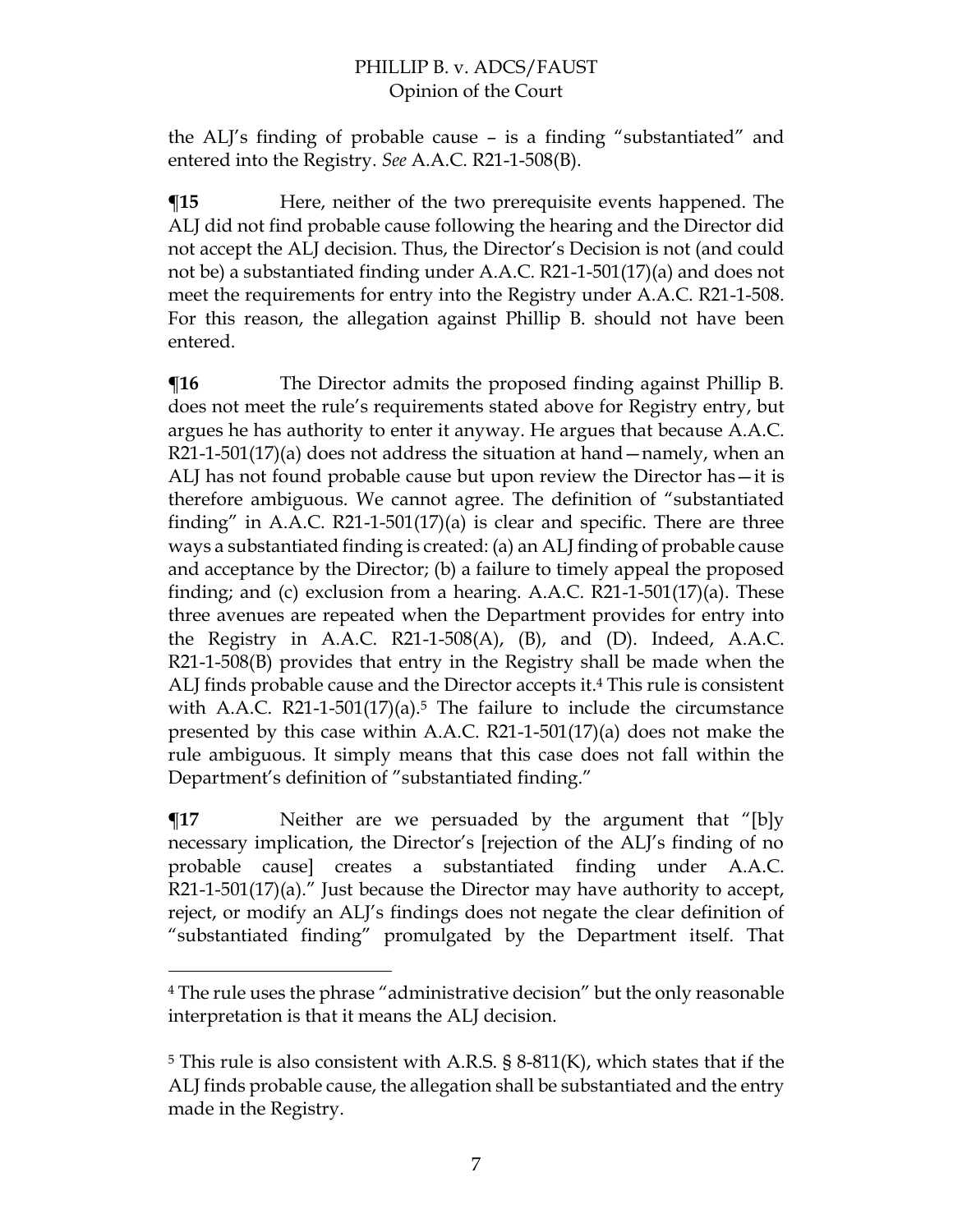definition clearly excludes the circumstance in Phillip B.'s case. We will not assume the Department meant something other than what is stated clearly in the rule. *See Sell v. Gama*, 231 Ariz. 323, 327 ¶ 16 (2013) ("'When the plain text of a statute is clear and unambiguous,' it controls unless an absurdity or constitutional violation results." (quoting *State v. Christian*, 205 Ariz. 64, 66 ¶ 6 (2003))); *see also Stapert v. Arizona Bd. of Psychologist Examiners*, 210 Ariz. 177, 180, ¶ 7 (App. 2005) ("The rules for interpreting statutes apply equally to administrative regulations.").

**The Stephend We hold that, under the Department's regulatory rules, there** is no substantiated finding to enter into the Registry in this case. Therefore, the Director's Decision ordering entry into the Registry cannot serve as a basis to enter Phillip B.'s name into the Registry for the proposed allegations.

*III. Other Issues Raised by Phillip B.* 

**The Term** As noted above, Phillip B. has argued that other errors were made, including violations of the Arizona and United States Constitutions. Given our holding, we need not address those issues. Because of our disposition of the case, we need not address Phillip B.'s arguments regarding the superior court's denial of trial de novo, denial of his request to add to the record, and denial of a stay by the superior court. In addition, Arizona courts will generally not reach constitutional questions if a case can be fairly decided on nonconstitutional grounds. *Brush & Nib Studio, LC v. City of Phoenix*, 247 Ariz. 269, 281, ¶ 43 (2019). Since we have decided this case on nonconstitutional grounds, we decline to address the remaining arguments raised by Phillip B.

# *IV. Attorney's Fees and Costs on Appeal*

**The Phillip B. requests attorney's fees and costs under A.R.S.** §§ 41-1001.01 and 12-348.<sup>6</sup> Section 12-348(A)(2) authorizes an award of fees to a prevailing party in a judicial review action. Because Phillip B. has prevailed in this matter, he is entitled to an award of fees and costs barring any exceptions, limitations, or reductions provided for in A.R.S. § 12-348(C). We will take up that issue and any other objections upon a

<sup>6</sup> Phillip B. also invokes the "private attorney general" doctrine but provides no authority in support of entitlement under that theory. Therefore, fees under that theory will not be addressed and are denied. *See* ARCAP 21(a)(2) (notice of claim for fees must specifically state the authority, including decisional law, upon which it is based).